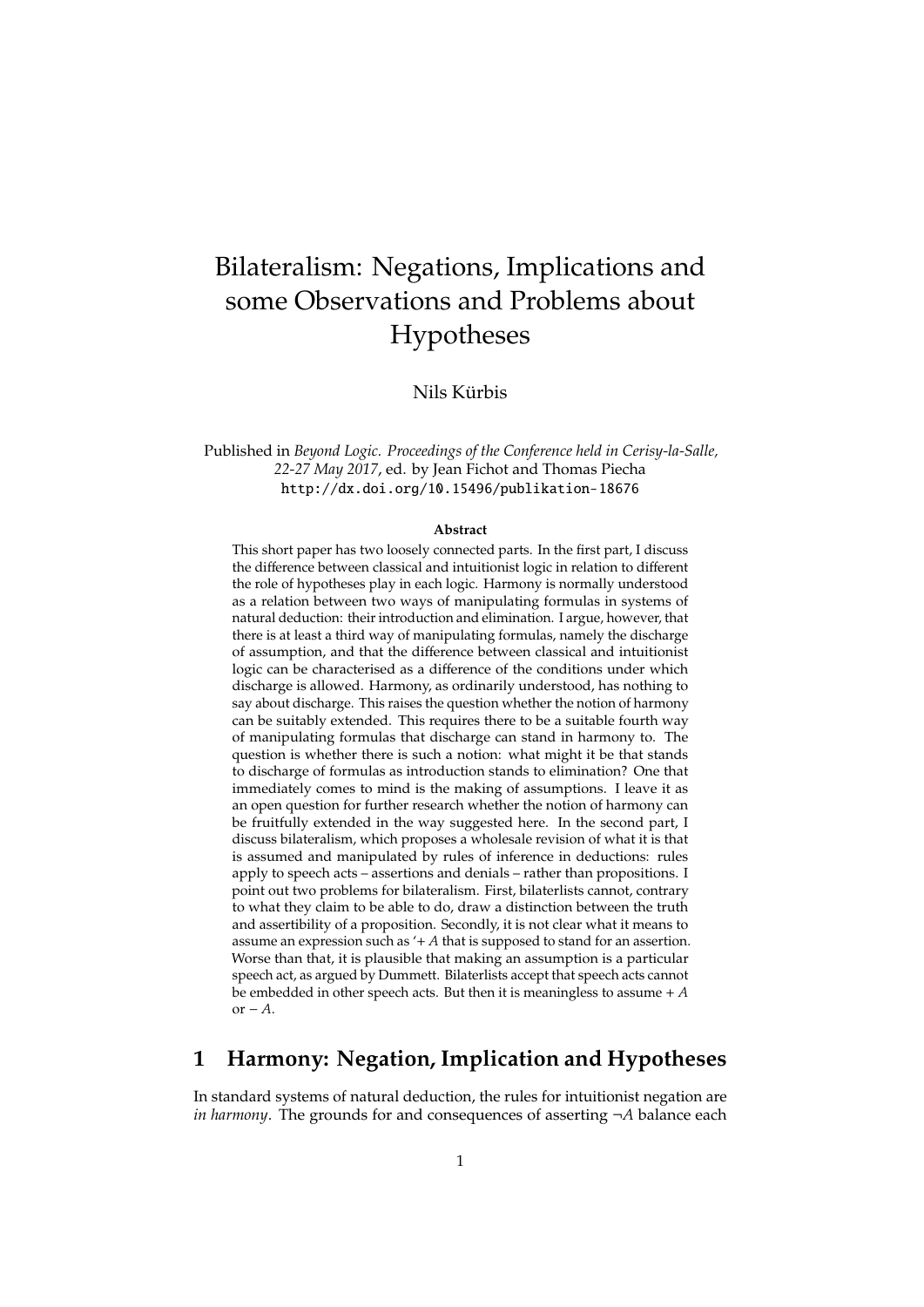$$
\neg I: \begin{array}{ccc}\n\overline{A} & i \\
\Pi & & \\
\frac{\perp}{\neg A} & i\n\end{array}\n\qquad\n\begin{array}{ccc}\n\neg E: & \frac{\neg A & A}{\perp} & \\
\downarrow E: & \frac{\perp}{B}\n\end{array}
$$

By applying ¬*E*, we only get out of an assertion of ¬*A* what is required for an application of ¬I: a deduction of ⊥ from *A*. Everything follows from ⊥, so it has no grounds for its assertion: ⊥*E* is harmonious with the lack of an introduction rule for ⊥.

The rules for classical negation are not in harmony, as we need to add, e.g., one of the following:

$$
\frac{\overline{A}^{i}}{\Pi} \qquad \frac{\overline{A}^{i}}{\overline{A}} \qquad \frac{\overline{A}^{i}}{\Pi} \qquad \frac{\overline{A}}{\overline{C}} \qquad \frac{\overline{A}}{\overline{C}} \qquad \frac{\overline{A}}{\overline{C}} \qquad \frac{\overline{A}^{i}}{\overline{A}^{i}} \qquad \frac{\overline{A}^{i}}{\overline{A}^{i}} \qquad \frac{\overline{A}^{i}}{\overline{A}^{i}} \qquad \frac{\overline{A}^{i}}{\overline{A}^{i}} \qquad \frac{\overline{A}^{i}}{\overline{A}^{i}} \qquad \frac{\overline{A}^{i}}{\overline{A}^{i}} \qquad \frac{\overline{A}^{i}}{\overline{A}^{i}} \qquad \frac{\overline{A}^{i}}{\overline{A}^{i}} \qquad \frac{\overline{A}^{i}}{\overline{A}^{i}} \qquad \frac{\overline{A}^{i}}{\overline{A}^{i}} \qquad \frac{\overline{A}^{i}}{\overline{A}^{i}} \qquad \frac{\overline{A}^{i}}{\overline{A}^{i}} \qquad \frac{\overline{A}^{i}}{\overline{A}^{i}} \qquad \frac{\overline{A}^{i}}{\overline{A}^{i}} \qquad \frac{\overline{A}^{i}}{\overline{A}^{i}} \qquad \frac{\overline{A}^{i}}{\overline{A}^{i}} \qquad \frac{\overline{A}^{i}}{\overline{A}^{i}} \qquad \frac{\overline{A}^{i}}{\overline{A}^{i}} \qquad \frac{\overline{A}^{i}}{\overline{A}^{i}} \qquad \frac{\overline{A}^{i}}{\overline{A}^{i}} \qquad \frac{\overline{A}^{i}}{\overline{A}^{i}} \qquad \frac{\overline{A}^{i}}{\overline{A}^{i}} \qquad \frac{\overline{A}^{i}}{\overline{A}^{i}} \qquad \frac{\overline{A}^{i}}{\overline{A}^{i}} \qquad \frac{\overline{A}^{i}}{\overline{A}^{i}} \qquad \frac{\overline{A}^{i}}{\overline{A}^{i}} \qquad \frac{\overline{A}^{i}}{\overline{A}^{i}} \qquad \frac{\overline{A}^{i}}{\overline{A}^{i}} \qquad \frac{\overline{A}^{i}}
$$

This creates a misbalance between the consequences of asserting ¬¬*A* and the grounds for asserting it: we get more out of ¬¬*A* than we put in.<sup>1</sup>

There are axioms and rules involving neither  $\perp$  nor  $\neg$  that also have the effect of resulting in classical logic when added to intuitionist logic, such as Pierce's  $Law$   $\vdash$  ((*A* ⊃ *B*) ⊃ *A*) ⊃ *A*,  $\vdash$  *A* ∨ (*A* ⊃ *B*), or  $\vdash$  (*A* ⊃ *B*) ∨ (*B* ⊃ *C*).<sup>2</sup> Putting these axioms into rule form eliminates the appeal to disjunction:

| $\overline{A \supset B}$ | $\overline{A}$ | $\overline{A \supset B}$ | $\overline{A \supset B}$ | $\overline{B \supset C}$ |
|--------------------------|----------------|--------------------------|--------------------------|--------------------------|
| $\Pi$                    | $\Pi$          | $\Sigma$                 | $\Pi$                    | $\Sigma$                 |
| $\overline{A}$           | $\overline{C}$ | $\overline{C}$           | $\overline{D}$           | $\overline{D}$           |

If we define  $\neg A$  as  $A \supset \bot$ , then the misbalance in the classical rules is one between the grounds and the consequences of assertions of formulas of the form *A* ⊃ *B*: the classical rules allow us to get more out of some assertions of the form *A* ⊃ *B* than we put into them, given the introduction rule for ⊃. The problematic classical rules for negation and implication have in common that they introduce additional options for the *discharge of hypotheses*.

The canonical ground for the assertion of  $A \supset B$  is that under assumption  $A$ , I can derive *B*. A derivation of *B* from *A* allows discharge of *A* and derivation of *A* ⊃ *B*. In their antecedents, conditionals contain information about the discharge of assumptions. Pierce's Rule can be understood in the following way: if *A* can be derived under the assumption that *A* can be discharged, that is if *A* is the premises of some deduction, where any *B* will do as the conclusion, then infer *A* and discharge the assumption that it can be discharged. More pithily: If *A* can be derived under the assumption that it can be discharged, then *A* is true regardless.<sup>3</sup> The other two rules allow for analogous interpretations: if *C* can

other:

<sup>&</sup>lt;sup>1</sup>Each of these four classical negation rules has its champion. Gentzen (1934): 190 opts for the fourth, later Gentzen (1936): 515 opts for the second, Prawitz (1965): 20 chooses the first, Tennant (1978) the third. Kurbis (2015) discusses intuitionist and classical negation from the perspective of a ¨ theory of meaning in Dummett's sense.

<sup>&</sup>lt;sup>2</sup>Another option is  $\vdash$  (*A* ⊃ (*B* ∨ *C*)) ⊃ ((*A* ⊃ *B*) ∨ *C*).

<sup>&</sup>lt;sup>3</sup>This reading of Pierce's Rule was suggested to me by Wilfried Meyer-Viol in conversation.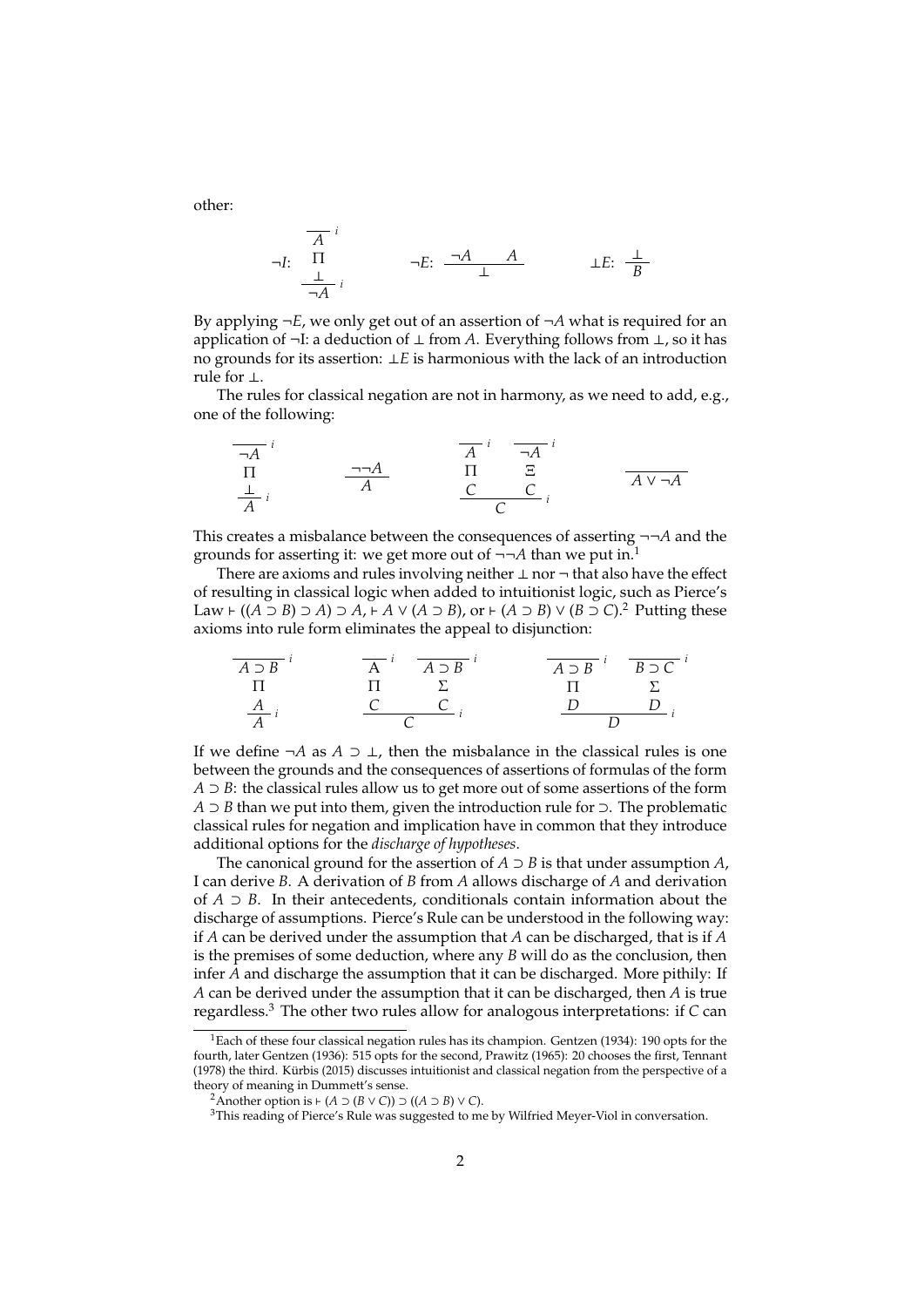be derived from *A* and the assumption that *A* can be discharged, then *C* is true regardless; if *D* can be derived on the assumption that *B* can be concluded and that *B* can be discharged, then *D* is true regardless.

We could say that the difference between classical and intuitionist logic is located in the notion of discharge of hypotheses. This raises a question: harmony is a relation between the grounds and consequences of formulas. Grounds and consequences are complementary notions, related by the notion of harmony. Harmony of rules for a connective ∗ is a relation between ∗*I* and ∗*E*. What the characteristically classical rules add to the harmonious intuitionist ones are further options for the *discharge of hypotheses* with ∗ as main operator. It is this wider notion of discharge that is captured by the classical conditional and principles such as Pierce's Rule. The intuitionist logician recognises only two ways of manipulating formulas with a main operator ∗ in deductions for which harmony is salient. There are, however, at least three ways: introduction, elimination and discharge of formulas with ∗ as main operator. This observation opens up a path that allows the classicist to resist the charge that classical principles governing ⊃ such as Pierce's rule upset the harmony that holds between its introduction and elimination rules: to demand an extension of the notion of harmony such that it relates not only the introduction and elimination rules for a connective ∗, but also rules allowing the discharge of formulas with ∗ as main operator with a suitable complementary way of manipulating formulas in deductions. Can we extend the notion of harmony in such a way that it lets us specify something harmonious to rules such as Pierce's Law? The question is whether there is such a notion: what might it be that stands discharge of formulas as introduction stands to elimination? This requires a fourth way of manipulation formulas in deductions. One that immediately comes to mind is the making of assumptions. I leave it as an open question for further research whether the notion of harmony can be fruitfully extended in the way suggested here.

### **2 Classical Bilateralism**

In *bilateral logic* we find a wholesale revision of what it is that is assumed and manipulated by rules of inference in deductions: rules apply to speech acts – assertions and denials – rather than propositions. In a bilateralist system of natural deduction, motivated by Price (1983) (see also Price (1990) and Price (2016)) and formalised by Rumfitt (2000), the meanings of the logical constants are specified in terms of two primitive speech acts, assertion and denial. Now the situation appears to be reversed: the rules for classical negation are in harmony, and the misbalance occurs between the grounds for and consequences of denying negated formulas in intuitionist bilateral logic.

Rules of bilateral logics apply to *signed formulas*: asserted formulas are signed by +, denied ones by −. Lower case Greek letters range over signed formulas. α∗ designates the *conjugate* of α, the result of 'reversing' its sign from + to −, and from − to +. Rumfitt's system contains rules that specify primitively, for each connective, the grounds for asserting/denying any complex formulas and the consequences of asserting/denying them. Call the following list of rules  $\mathfrak{VD}$ :

$$
+\&I: \quad \frac{+A}{+A\&B} \quad +\&E: \quad \frac{+A\&B}{+A} \quad \frac{+A\&B}{+B}
$$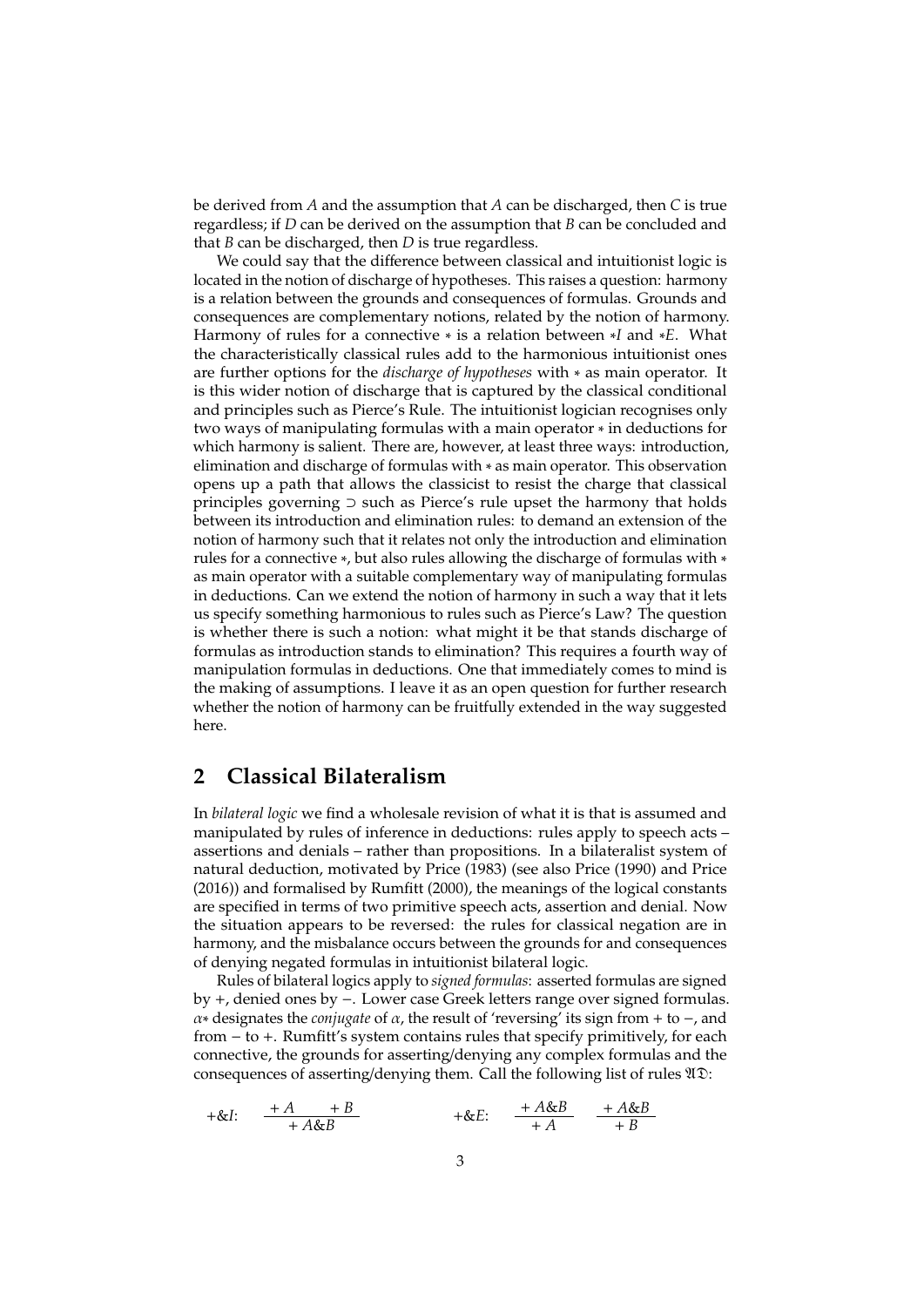| -&I: $\frac{-A}{-A\&B}$ $\frac{-B}{-A\&B}$ $\frac{-\&E}{-A\&B}$ $\frac{\Pi}{\phi}$ $\frac{\Sigma}{\phi}$                                                                                                        |                                                       | $\overline{-A}^{i}$ $\overline{-B}^{i}$                                      |  |
|-----------------------------------------------------------------------------------------------------------------------------------------------------------------------------------------------------------------|-------------------------------------------------------|------------------------------------------------------------------------------|--|
| $+\vee I: \quad \frac{+A}{+A\vee B} \quad \frac{+B}{+A\vee B} \qquad +\vee E: \quad \begin{array}{c} \Pi \qquad \Sigma \\ +A\vee B \qquad \phi \qquad \qquad \phi \\ \varphi \qquad \qquad \end{array} \quad ,$ |                                                       | $\overline{+A}^{i}$ $\overline{+B}^{i}$                                      |  |
| $-\vee I: \quad \frac{-A}{-A\vee B}$                                                                                                                                                                            |                                                       | $-\vee E$ : $\frac{-A \vee B}{-A}$ $\frac{-A \vee B}{-B}$                    |  |
| $\frac{1}{\sqrt{1 + A}}$ i<br>$+ \supset I: \qquad \frac{\Pi}{+B}$<br>$+ A \supset B$                                                                                                                           | $+ \supset E: \quad \frac{+A \supset B}{+B} \quad +A$ |                                                                              |  |
| $- \supset I: \quad \frac{+A}{-A \supset B}$                                                                                                                                                                    |                                                       | $- \supset E: \quad \frac{-A \supset B}{+ A} \quad \frac{-A \supset B}{- B}$ |  |
| $+\neg I: \quad \frac{-A}{+ \neg A}$                                                                                                                                                                            | $+-E: \quad \frac{+\neg A}{-4}$                       |                                                                              |  |
| $-\neg I: \quad \frac{+A}{-\neg A}$                                                                                                                                                                             | $-\neg E: \quad \frac{-\neg A}{+A}$                   |                                                                              |  |

The four rules for negation evidently exhibit some kind of harmony. An intuitionist must reject −¬*E*. This creates a misbalance between the grounds for denying ¬*A* as specified by −¬*I* and the consequences of denying it: we get less out of denying ¬*A* than we put in.

Gibbard (2002) points out that  $\mathfrak{UD}$  is constructive logic with strong negation: double negation elimination and DeMorgan's Laws hold, but the laws of excluded middle and non-contradiction do not. Rumfitt (2002) responds that AD is intended to be supplemented by a form of *reductio* he names after Timothy Smiley:

Smiley: If Γ,  $\alpha \vdash \beta$  and Γ,  $\alpha \vdash \beta *$ , then  $\Gamma \vdash \alpha *$ 

Adding Smiley to  $\mathfrak{AD}$  gives a system of classical bilateral logic which I call  $\mathfrak{B}$ .

Notice that, in line with observations of the previous section, what needs to be added to  $\mathfrak{UD}$  in a formalisation of classical bilateral logic is once more a rule that allows further options for the discharge of hypotheses. Classical logic requires a stronger notion of discharge than  $\mathfrak{UD}$ , constructive logic with strong negation, allows. So once more, we can locate the difference between the two systems in a difference of the rules for the discharge of hypotheses.

Alternatively to adding Smiley, Rumfitt can appeal to a notion of incompatibility between the speech acts assertion and denial, registered by ⊥, and add the following two rules to  $\mathfrak{UD}$ :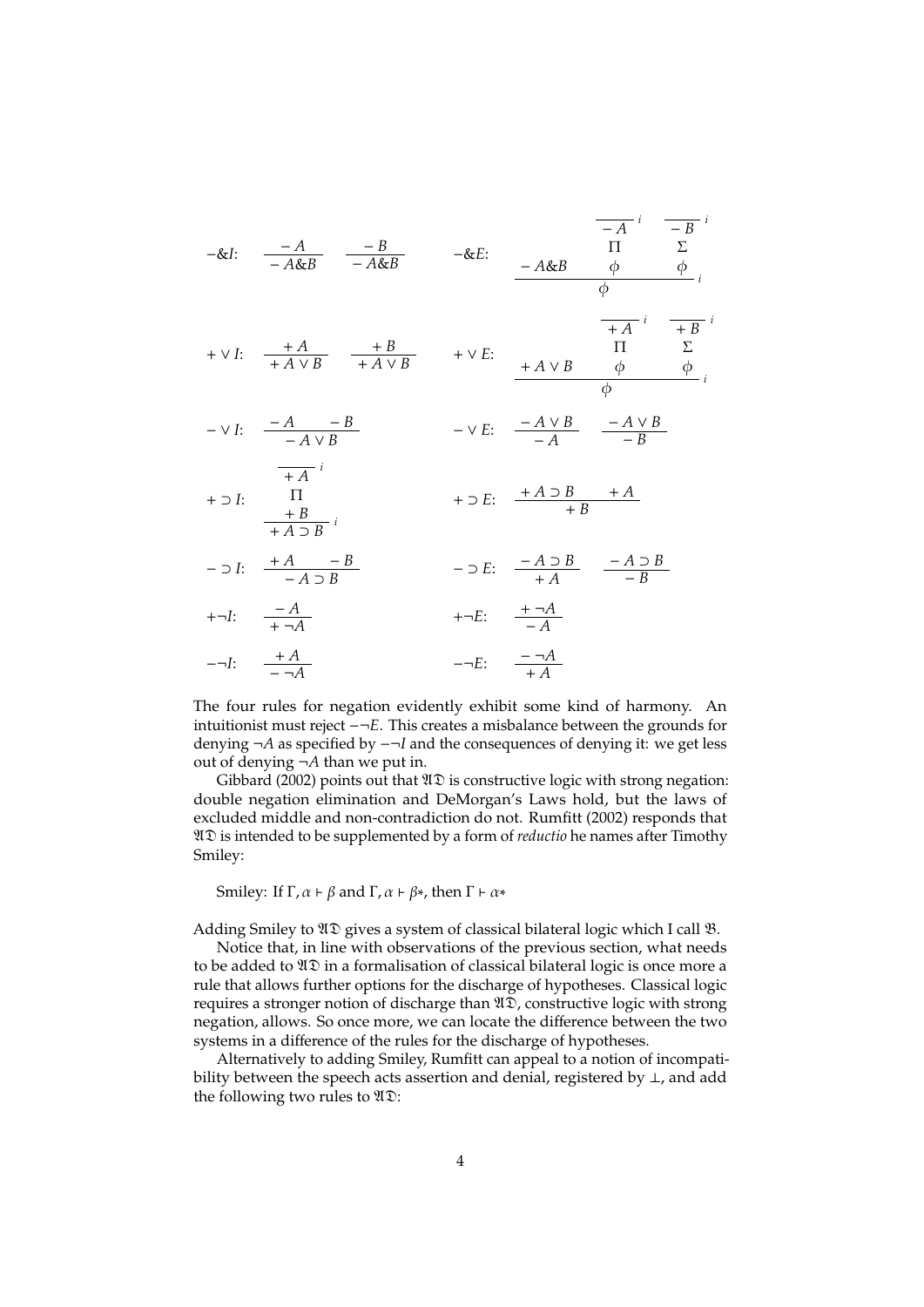Non-Contradiction: From  $\alpha$ ,  $\alpha$ <sup>\*</sup>, infer  $\perp$ *Reductio*: If  $\Gamma$ ,  $\alpha \vdash \bot$ , then  $\Gamma \vdash \alpha^*$ 

Adding these two rules to  $\mathfrak{VD}$  gives a system essentially equivalent to  $\mathfrak{B}$ .

#### **3 Intuitionist Bilateralism**

Rumfitt claims that bilateralism is superior to unilateralism, the usual approach to natural deduction, as it allows us to justify classical and rule out intuitionist logic. In bilateral logic, classical negation is governed by harmonious rules, while intuitionist negation is not governed by harmonious rules. Closer inspection of the resources for formulating rules of inference provided by the bilateral framework shows, however, that the claim does not stand.

It is undeniable that dropping −¬*E* or weakening it somehow while keeping −¬*I* creates a misbalance. However, if we weaken *both* rules we can formulate intuitionistically acceptable, harmonious rules for the denials of negated formulas. To formalise  $\Im$ nt- $\mathcal{B}$ , an intuitionist system of bilateral logic, we adopt the assertive rules of  $\mathfrak{UD}$ , change the rejective rules for &,  $\supset$  and  $\neg$ , restrict Smiley and add a version of *ex contradictione quodlibet*:

*Reductio*<sub>*Int*</sub>: If  $\Gamma$ , + *A*  $\vdash \beta$  and  $\Gamma$ , + *A*  $\vdash \beta^*$ , then  $\Gamma \vdash -A$ 

*ex contradictione quodlibet:*  $\alpha, \alpha^* \vdash \beta$  (more economically, +  $A$ , −  $A$  + +  $B$ suffices)

−&*IInt*: *i* +*A* Π −*B i* − *A*&*B* −&*EInt*: − *A*&*B* + *A* − *B* − ⊃ *IInt*: − *B i* − *A* Π α *i* − *A* Ξ α∗ *i* − *A* ⊃ *B* − ⊃ *EInt*: − *A* ⊃ *B* − *A* β − *A* ⊃ *B* − *B* −¬*IInt*: *i* − *A* Π α *i* − *A* Ξ α∗ *i* − ¬*A* −¬*EInt*: − ¬*A* − *A* β

 $\alpha$  and  $\beta$  can be restricted to atomic signed formulas in any rule. The rules exhibit harmony in Dummett's and Prawitz' sense: grounds and consequences of rejected formulas balance each other, and we can prove a normalisation theorem. They are also harmonious in Tennant's sense, approved by Rumfitt, where 'an introduction rule *I* is in *harmony* with an elimination rule *E* when (a) *E*'s major premiss expresses the weakest proposition that can be eliminated when using *E*, with *I* taken as given, and (b) *I*'s conclusion expresses the strongest proposition that can be introduced using *I*, with *E* taken as given.' (Rumfitt (2000): 790) Hence the claim that the negation rules of a bilateral intuitionist logic cannot be harmonious is incorrect.  $\mathfrak{Int}\text{-}\mathfrak{B}$  shares all the meaning-theoretically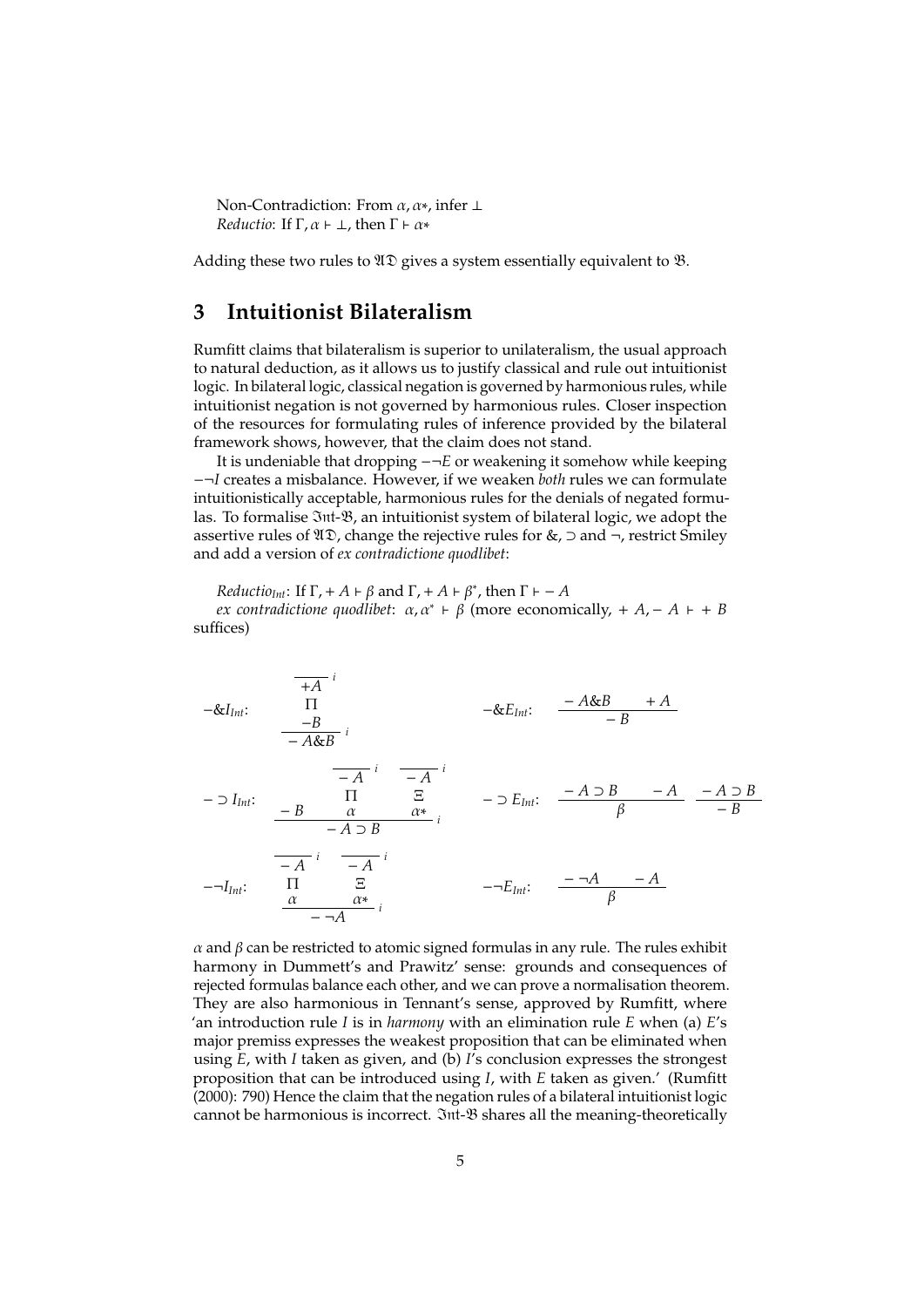relevant properties of  $\mathfrak B$  and meets all formal requirements Rumfitt imposes on satisfactory systems of bilateral logic. (See Kürbis (2016) for details.) Thus, just as B according to Rumfitt, Int-B specifies the senses of the connectives bilaterally. This time, however, that sense is intuitionist. There is nothing specifically classicist about bilateralism.

*Reductio* may display a symmetry that *ReductioInt*+*ex contradictione quodlibet* does not display. This is no objection. According to Rumfitt, *Reductio* is a structural rule and not subject to considerations of harmony. It holds by stipulation: 'as a matter of simple definition, then, quite independently of the soundness of double negation elimination, the double conjugate  $\alpha^{**}$  is strictly identical with  $\alpha$  itself.' (Rumfitt (2000): 804) The intuitionist can adopt an analogous attitude.

Bilateralism fails where unilateralism succeeds. On Dummett's and Prawitz' unilateralist account, classical logic is anomalous, but intuitionist logic is not, and so classical logic is ruled out by proof-theoretic considerations. On the bilateral account, intuitionist logic is not anomalous, hence not ruled out by prooftheoretic considerations. As a consequences, the methodological complications introduced by bilateralism cannot be justified by claiming that their introduction allows us to meet a well-known Dummettian challenge.

Adding the other half of Smiley to 3nt- $\mathcal B$  gives a system equivalent to  $\mathcal B$ . Thus it looks as if on the bilateral account, whether a logic is classical or intuitionist depends on which version *reductio* is adopted. Looking back to the discussion of the different roles of discharge of hypotheses in classical and intuitionist logic, Smiley allows additional cases of discharge of assumptions of the form − *A* that *ReductioInt* does not allow. That lack of options for the discharge of denied formulas may give the impression of some kind of misbalance. Once more, however, harmony as it stands has nothing to say about what it is that might balance discharge of assumptions, and so an independent argument would be needed to establish that something is amiss about *ReductioInt*.

An extended notion of harmony that also applies to the discharge of hypotheses might get the classical bilateralist on the way to addressing the issue of how to exclude  $\mathfrak{Int}\text{-}\mathfrak{B}$ . But we don't know until it's on the table.

Even if we had an argument for excluding *ReductioInt*, whether it is based on an extended account of harmony or not, this would not yet show that there is something wrong with constructive logic with strong negation, if we do not add Smiley to  $\mathfrak{AD}$ , or an intuitionist version thereof, should anyone want it, if we drop *ReductioInt* and *ex contradictione quodlibet* from Int-B. There is a more general question whether there are principled reasons for deciding between these options from the bilateralist perspective. So far, no one has given any.

# **4 A Problem about the Status of Hypotheses in Bilateral Logic**

The formal framework of bilateral logic has no advantage over the ordinary approach to proof-theory when it comes to the question whether we should adopt classical or intuitionist logic. In this section I will argue that it may in fact have disadvantages.

In bilateral logic, the premises, discharged assumptions and conclusions of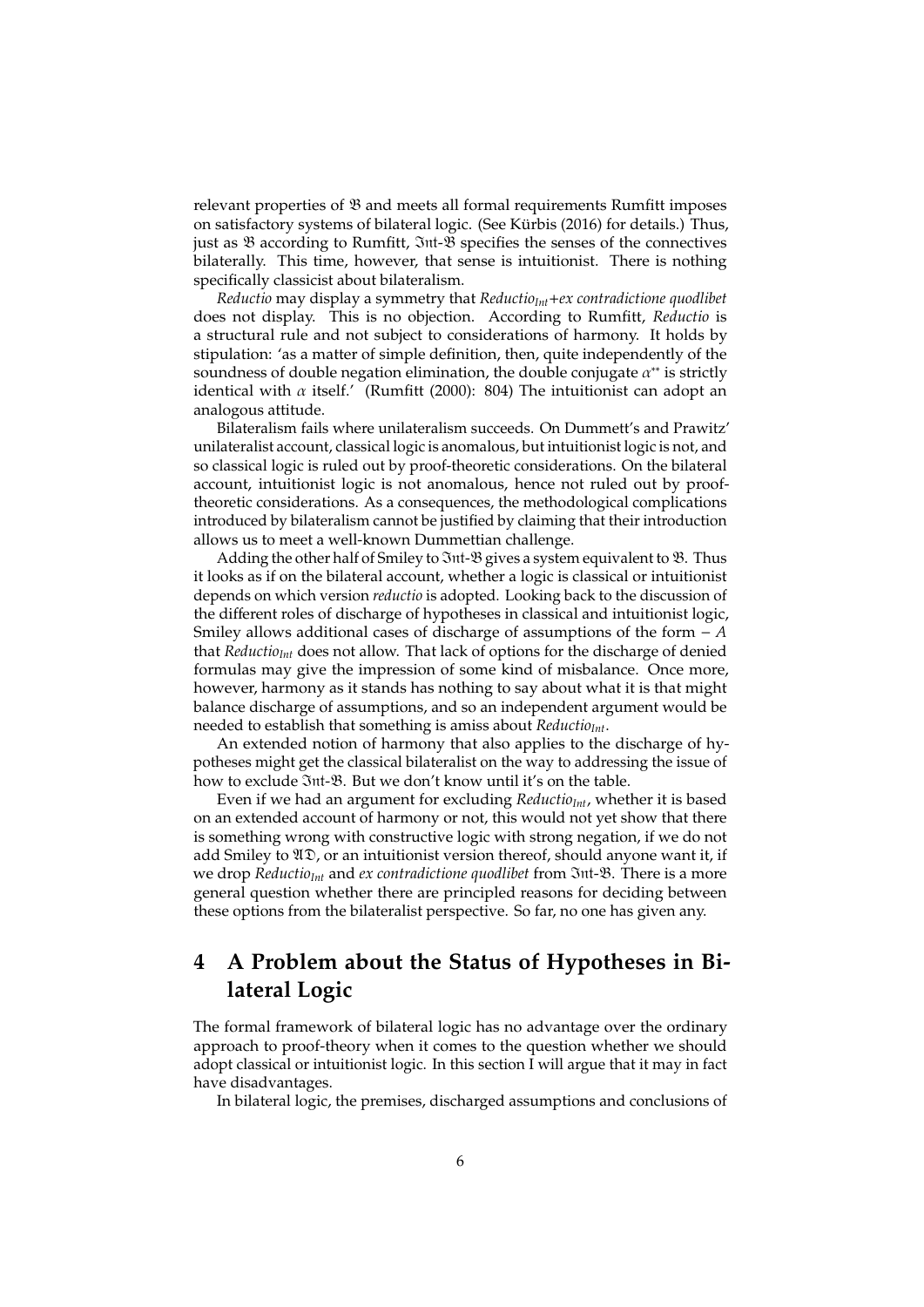rules of inference are supposed to be asserted or denied formulas. Many, and Rumfitt amongst them, accept the view that speech acts cannot be embedded in other speech acts. Thus, the formulas in Rumfitt's system cannot be understood as being prefixed by 'It is assertible that' and 'It is deniable that', as these are sentential operators that can be embedded.

Assertion and denial are *activities*. Ordinary proof-theory is normally understood not to be about activities but about *propositions*. Ordinary prooftheory is concerned with such activities only in a derivative sense. If I have asserted that *A*, and there is a deduction of *B* from *A*, then I can assert *B*, should assert *B*, or, failing that, retract my assertion of *A* or of some other proposition I asserted and that the deduction of *B* depends on. But deductions can equally be carried out independently of any assertions, even if, when all assumptions are discharged, we reach a propositions we should accept and assert as true.

How are we to understand the +'s and −'s of Rumfitt's logic? They cannot mean that some assertions or denials have actually been made. This is irrelevant for logic. Maybe no one ever asserted that he is being deceived by a most powerful and evil demon, but nevertheless we may assume that proposition and see what consequences it has. The making of assumptions is essential to logic. What is it to make an assumption in Rumfitt's system? Rumfitt often paraphrases + *A* as 'It is correctly assertible that' and − *A* as 'It is correctly deniable that *A*'. Although Rumfitt accepts 'that whenever it is correct to assert a sentence, that sentence is true; and that whenever it is correct to deny a sentence, that sentence is false' (Rumfitt (2002): 314), he does not accept the converses. 'To say that it is (objectively) correct to assert (or to deny) a sentence *A* is to say that knowledge is (tenselessly) available which, were a speaker to apprehend it, would warrant him in asserting (or in denying) *A*' (Rumfitt (2002): 313) Thus to assume that it is correctly assertible that *A* is a stronger assumption than the assumption that *A* is true, and equally to assume that it is correctly deniable that *A* is a stronger assumption than the assumption that *A* is false. To assume that *A* is correctly assertible is to assume that something about our epistemic state in addition to the mere truth of *A*, and to assume that *A* is correctly deniable is to assume something about our epistemic state in addition to the mere falsehood of *A*. The problem now is that in Rumfitt's bilateral system, all formulas are prefaced with + or −. Thus it would appear that all assumptions in the system correspond to the stronger assumptions about our epistemic status, and nothing corresponds to the weaker assumptions of the mere truth or falsity of a formula. But it is those latter assumptions that logic is concerned with.

Weiss (2018) argues that Rumfitt's system does not allow him to draw a distinction between the truth and the assertibility of a sentence. That distinction, however, turns out to be crucial not only to Rumfitt's classicist allegiance, but to the entire bilateralist approach, on the basis of which the classicist allegiance was supposed to be justified. A core tenet of Rumfitt's approach is that denial and assertion conditions are independent of each other in the sense that they cannot be derived from each other: in a bilateralist theory of meaning that the denial and assertion conditions of a sentence must be stipulated independently. Weiss argues that as a consequence of there being no viable distinction between truth and assertibility in the system, 'denial conditions follow from failure of assertion conditions, or, more strictly, from assertion that assertion conditions fail'. Weiss appeals to very plausible principles governing the operators 'It is assertible that' and 'It is deniable that':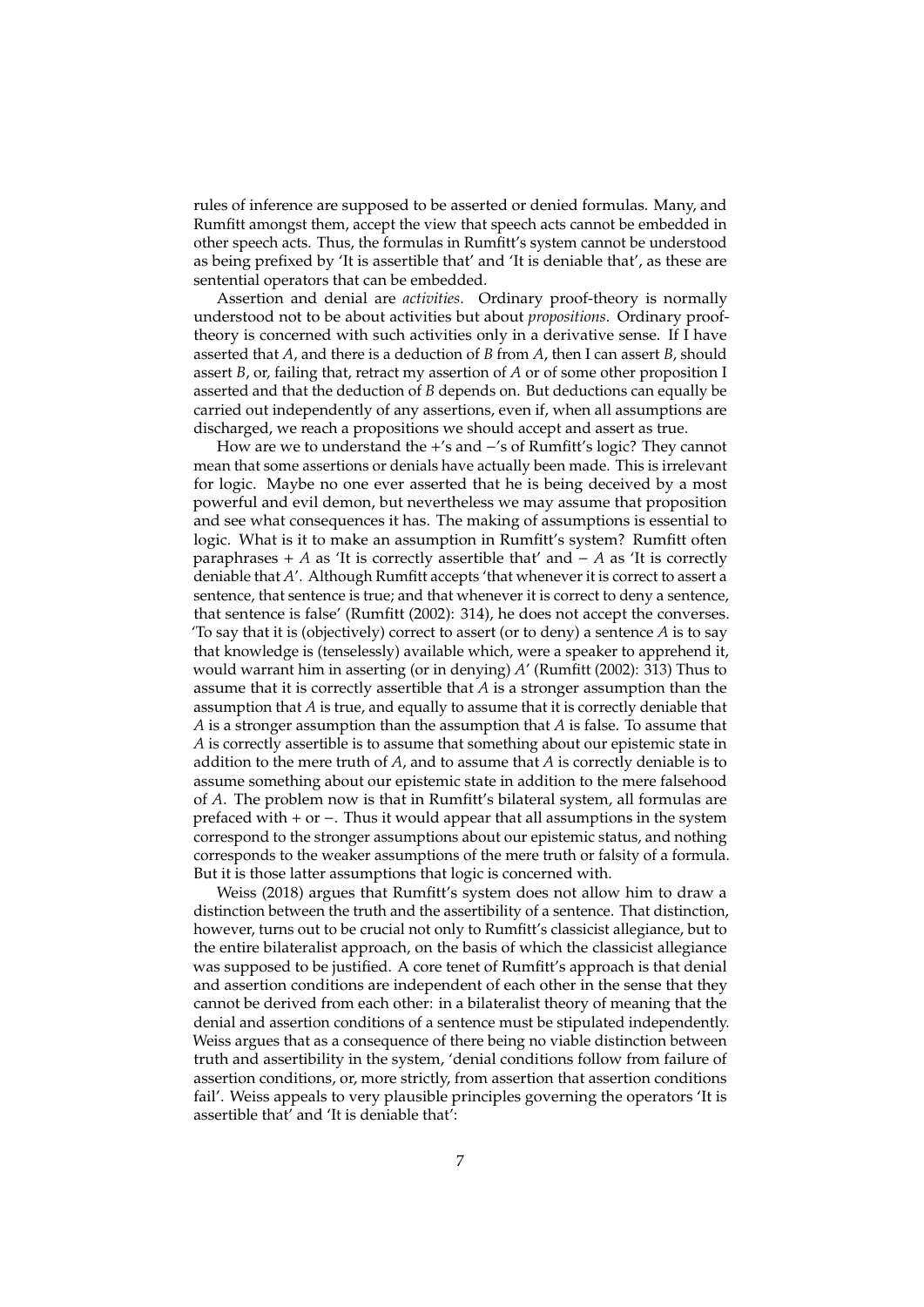- (A.1) From  $+A$  infer  $+(It)$  is assertible that *A*)
- (A.2) From + (It is assertible that *A*) infer + *A*
- (D.1) From − *A* infer + (It is deniable that *A*)
- (D.2) From + (It is deniable that *A*) infer  $-A$

Weiss argues as follows. Suppose + (It is not assertible that *A*). If  $-\neg A$ , then, by −¬*E*, + *A*, so by (A.1), + (It is assertible that *A*). Hence + ¬*A* by Smiley, and so − *A*, by +¬*E*. Hence from (A.1), which encapsulates the lack of a distinction between truth and assertibility in Rumfitt's account, it follows that + (It is not assertible that *A*) entails − *A*.

Rumfitt should accept (A.2), as he accepts that if a sentence is assertible, then it is true, and (A.2) is the only possibility to express this in his logic. Rumfitt should also accept (D.2), as he accepts that if a sentence is deniable, then it is false, so its negation is true, and (D.2) is the only possibility to express this in his logic. Rumfitt wants to reject (A.1), as he accepts that there may be sentences that are true but not assertible, and reject (D.1), as he accepts that there are sentences that are false but not deniable. But, as Weiss points out, he can hardly do either of them, as his logic does not allow him to reason from sentences, but only from sentences that are asserted or denied.

It is possible to back up Weiss's account by the following observation. Presumably it is inconsistent to assert *A* and deny that it is assertible that *A*, and it is inconsistent to deny *A* and deny that it is deniable that *A*. We should expect to have:

$$
+ A \qquad - (It is a is the A)
$$
 
$$
- A \qquad - (It is deniable that A)
$$

(A.1) and (D.1) now follow by *Reductio*. Thus we can prove Weiss's principles on the basis of what may be considered even simpler ones.

To draw the discussion to a close, there is something even worse for bilateralism than what has already been said. There lurks a danger for the coherence of Rumfitt's entire framework. It is essential to rules such as + ⊃ *I* and *reductio* that their application allows the discharge of assumptions. We may wonder what it could mean to discharge a speech act? Is it like making an assertion that is no longer needed, like having informed someone yesterday that it looks like it is raining and it is best to take an umbrella, or an assertion that is retracted, like having informed someone yesterday when it looked like it was going to rain that it will be best to take an umbrella today, but now the sun is shining? If an assertion has been made, it is not possible to make it "unhappen". Assertions are activities that have effects external to any reasoning we might do on the basis of them that cannot be made undone. Making an assumption and discharging it in no way commits a reasoner to the proposition nor any consequences that the making of the assumption might have, apart from what follows by an application of a rule that discharges it. That's the point of making an assumption. But it is worse than that. What does it mean to assume  $+A$  and  $-A$ ? It is plausible that making an assumption is a particular speech act, as argued by Dummett (1981): 309ff. + *A* and − *A* are supposed to represent speech acts. Rumfitt accepts that speech acts cannot be embedded in other speech acts. But then it is meaningless to assume  $+A$  or  $-A$ .